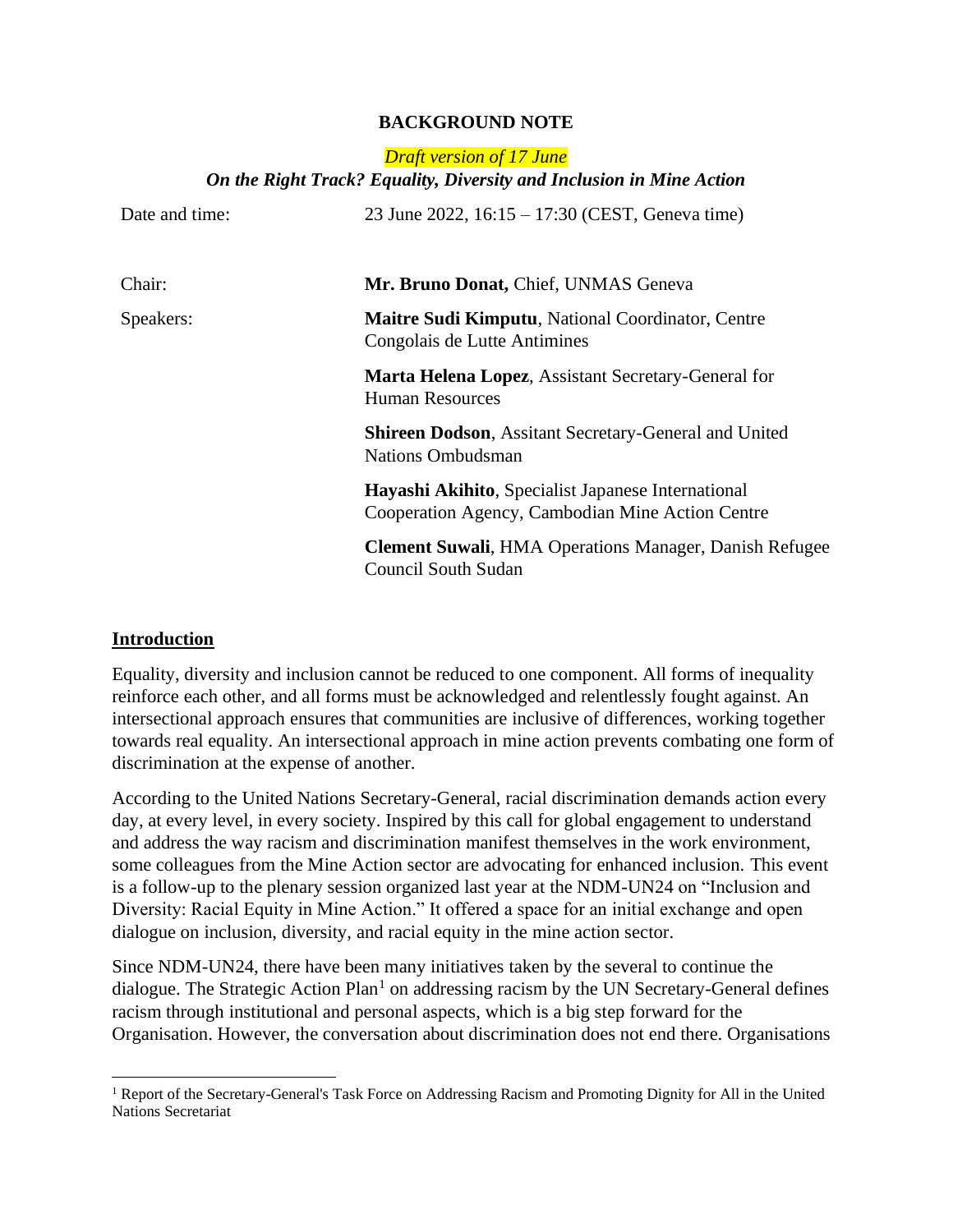still are taking initiatives to achieve racial equity and disability inclusion in the workplace. Focus should be paid on addressing the resistance from people who do not want equity and inclusion from within the UN.

Additionally, in the Secretary-General's Report on Assistance in mine action (A/76/283) of 10 August 2021, he highlighted the discussion of NDM-UN24, "[The United Nations] welcomes progress made by the mine action community to deepen discussions in this area, including through a dedicated plenary discussion on racial equity in the mine action sector during the International Meeting of National Mine Action Programme Directors and United Nations Advisers in May 2021. The Secretary-General is confident that next steps will complement the initiatives of the Task Force on Addressing Racism and Promoting Dignity for All in the United Nations, which he launched in 2020." The goal of the EDI Plenary at NDM-UN25 would be to continue the discussion and continue with the necessary next steps for the mine action community.

# **Purpose of the session**

The focus of this session is to reflect on the goals set in NDM-UN24 and continue the conversation around successes and challenges faced. The previous session focused on promoting racial equity in the mine action sector and implementing measures to ensure a more diverse workforce in mine action. The mine action sector should stay focused on fighting racism and inequality, while broadening our scope through an intersectional lense to include disability and gender to the dialogue. Together speakers will champion the successes made and highlight the room for growth throughout the mine action sector. This is done through speakers that represent stakeholders at all levels of mine action.

We acknowledge that discussing Equality, Diversity and Inclusion in a meaningful way can make the more privileged of us feel uncomfortable. As noted by Jerry White, co-founder of the Landmine Survivors Network "*Uncomfortable? Fine with us.*"

We would also like to access Slido, surveys and Zoom Q&A to get feedback from the audience.

| Introductory remarks by Chair, and | 08 Minutes |
|------------------------------------|------------|
| Interaction with room by Slido     | 03 Minutes |
| Presentation by Speaker 1/2        | 08 Minutes |
| Presentation by Speaker 3          | 08 Minutes |
| Presentation by Speaker 4          | 08 Minutes |
| Presentation by Speaker 5          | 08 Minutes |

## **Format for the Plenary: (60 minutes)**